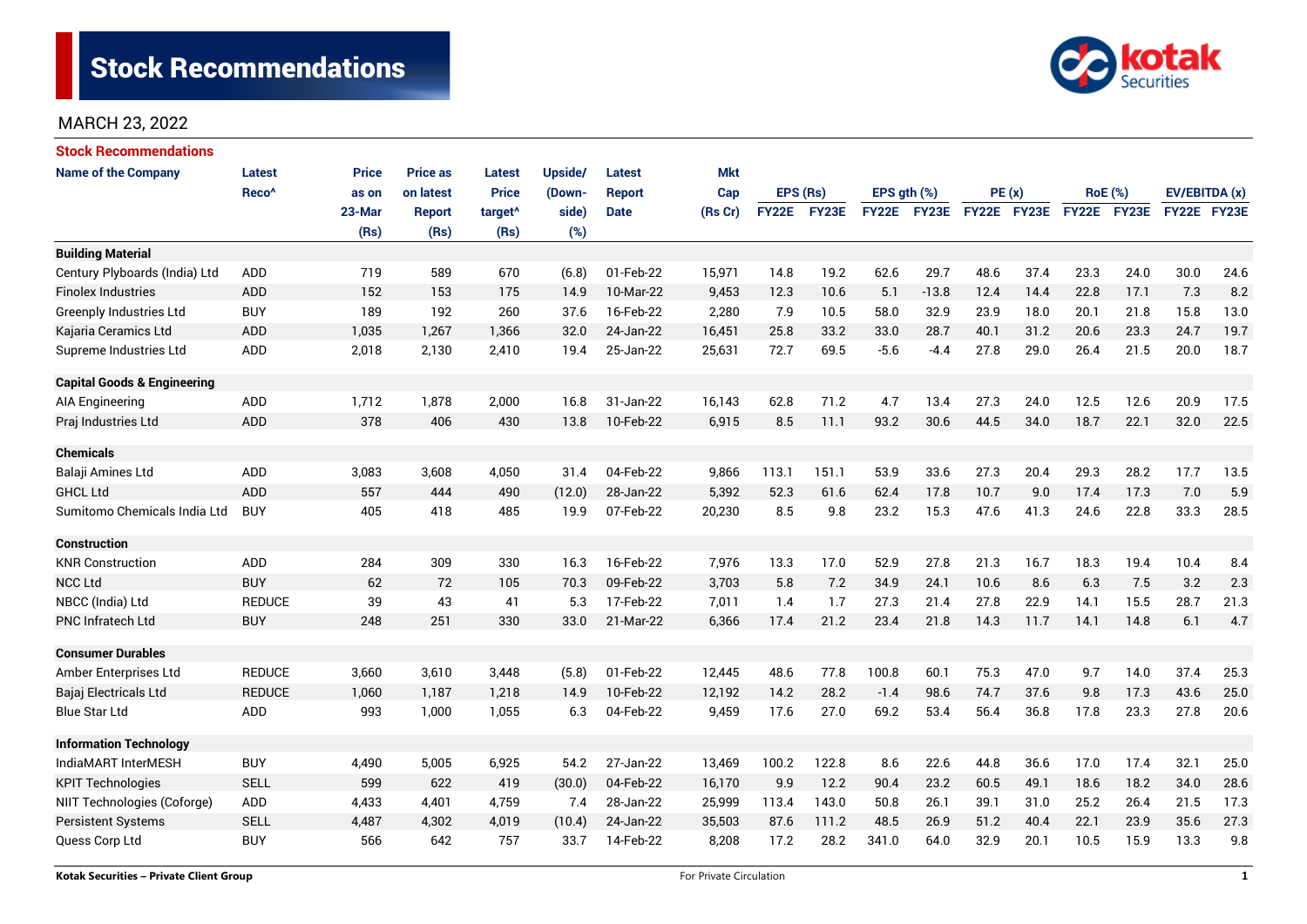

| <b>Stock Recommendations</b>       |                   |              |                 |                     |         |               |            |              |       |                  |              |             |      |                |      |               |      |
|------------------------------------|-------------------|--------------|-----------------|---------------------|---------|---------------|------------|--------------|-------|------------------|--------------|-------------|------|----------------|------|---------------|------|
| <b>Name of the Company</b>         | Latest            | <b>Price</b> | <b>Price as</b> | <b>Latest</b>       | Upside/ | <b>Latest</b> | <b>Mkt</b> | EPS (Rs)     |       |                  |              |             |      |                |      |               |      |
|                                    | Reco <sup>^</sup> | as on        | on latest       | <b>Price</b>        | (Down-  | <b>Report</b> | Cap        |              |       | EPS $qth$ $(\%)$ |              | PE(x)       |      | <b>RoE</b> (%) |      | EV/EBITDA (x) |      |
|                                    |                   | 23-Mar       | Report          | target <sup>^</sup> | side)   | <b>Date</b>   | (Rs Cr)    | <b>FY22E</b> | FY23E | <b>FY22E</b>     | <b>FY23E</b> | FY22E FY23E |      | FY22E FY23E    |      | FY22E FY23E   |      |
|                                    |                   | (Rs)         | (Rs)            | (Rs)                | (%)     |               |            |              |       |                  |              |             |      |                |      |               |      |
| <b>Metals &amp; Mining</b>         |                   |              |                 |                     |         |               |            |              |       |                  |              |             |      |                |      |               |      |
| <b>MOIL Ltd</b>                    | <b>BUY</b>        | 182          | 170             | 215                 | 17.9    | 18-Feb-22     | 4,859      | 14.5         | 16.4  | 95.9             | 13.1         | 12.6        | 11.1 | 11.5           | 12.2 | 6.4           | 4.9  |
| <b>APL Apollo Tubes Ltd</b>        | <b>BUY</b>        | 910          | 820             | 980                 | 7.7     | 28-Jan-22     | 22,744     | 21.0         | 27.0  | $-27.6$          | 28.6         | 43.3        | 33.7 | 26.7           | 26.8 | 25.0          | 19.8 |
|                                    |                   |              |                 |                     |         |               |            |              |       |                  |              |             |      |                |      |               |      |
| Oil & Gas                          |                   |              |                 |                     |         |               |            |              |       |                  |              |             |      |                |      |               |      |
| Chennai Petroleum Corp             | <b>BUY</b>        | 128          | 104             | 127                 | (0.7)   | 25-Jan-22     | 1,906      | 30.3         | 18.2  | 75.1             | $-39.9$      | 4.2         | 7.0  | 24.6           | 12.5 | 6.9           | 8.5  |
| <b>Gujarat Gas</b>                 | <b>ADD</b>        | 501          | 660             | 734                 | 46.5    | 10-Feb-22     | 34,465     | 18.7         | 26.7  | 0.5              | 42.8         | 26.8        | 18.8 | 24.3           | 27.3 | 16.4          | 11.8 |
| <b>MRPL</b>                        | ADD               | 42           | 47              | 50                  | 17.8    | 31-Jan-22     | 7,437      | 1.2          | 6.8   | $-137.5$         | 466.7        | 35.4        | 6.2  | 4.7            | 23.8 | 13.3          | 8.7  |
|                                    |                   |              |                 |                     |         |               |            |              |       |                  |              |             |      |                |      |               |      |
| <b>Paints</b>                      |                   |              |                 |                     |         |               |            |              |       |                  |              |             |      |                |      |               |      |
| Akzo Nobel India Ltd               | <b>BUY</b>        | 1,945        | 1,887           | 2,670               | 37.3    | 14-Feb-22     | 9,084      | 57.9         | 67.2  | 27.3             | 16.1         | 33.6        | 28.9 | 17.9           | 19.7 | 20.3          | 17.3 |
|                                    |                   |              |                 |                     |         |               |            |              |       |                  |              |             |      |                |      |               |      |
| <b>Pharmaceuticals</b>             |                   |              |                 |                     |         |               |            |              |       |                  |              |             |      |                |      |               |      |
| <b>Suven Pharmaceuticals</b>       | <b>REDUCE</b>     | 589          | 561             | 550                 | (6.6)   | 17-Aug-21     | 14,963     | 16.9         | 21.1  | 19.0             | 24.9         | 34.9        | 27.9 | 27.6           | 26.5 | 27.3          | 21.4 |
|                                    |                   |              |                 |                     |         |               |            |              |       |                  |              |             |      |                |      |               |      |
| <b>Transportation</b>              |                   |              |                 |                     |         |               |            |              |       |                  |              |             |      |                |      |               |      |
| Aegis Logistics Ltd                | <b>BUY</b>        | 202          | 216             | 310                 | 53.7    | 14-Feb-22     | 6,737      | 12.6         | 13.6  | 28.6             | 7.9          | 16.0        | 14.8 | 20.4           | 19.0 | 9.0           | 8.1  |
| Allcargo Global Logistics          | <b>BUY</b>        | 333          | 346             | 430                 | 29.2    | 15-Feb-22     | 8,184      | 27.7         | 31.3  | 246.3            | 13.0         | 12.0        | 10.6 | 21.2           | 20.1 | 6.4           | 5.3  |
| <b>Blue Dart Express</b>           | <b>BUY</b>        | 6,203        | 6,926           | 7,975               | 28.6    | 01-Feb-22     | 14,763     | 115.0        | 134.0 | 98.3             | 16.5         | 53.9        | 46.3 | 36.2           | 33.3 | 15.3          | 13.2 |
| <b>VRL Logistics Ltd</b>           | <b>BUY</b>        | 439          | 499             | 625                 | 42.3    | 04-Feb-22     | 4,007      | 11.3         | 18.3  | 117.3            | 61.9         | 38.9        | 24.0 | 14.3           | 21.6 | 12.4          | 9.3  |
|                                    |                   |              |                 |                     |         |               |            |              |       |                  |              |             |      |                |      |               |      |
| <b>Others</b>                      |                   |              |                 |                     |         |               |            |              |       |                  |              |             |      |                |      |               |      |
| Bata India Ltd                     | <b>BUY</b>        | 1,922        | 1,895           | 2,380               | 23.8    | 10-Feb-22     | 24,790     | 27.0         | 36.6  | $-509.1$         | 35.6         | 71.2        | 52.5 | 16.3           | 19.4 | 34.9          | 27.8 |
| <b>Central Depository Services</b> | <b>REDUCE</b>     | 1,471        | 1,510           | 1,505               | 2.3     | 10-Feb-22     | 15,446     | 29.9         | 34.8  | 55.7             | 16.4         | 49.2        | 42.3 | 28.5           | 26.6 | 39.2          | 33.6 |
| <b>EPL Ltd</b>                     | <b>ADD</b>        | 155          | 187             | 205                 | 32.3    | 10-Feb-22     | 4,883      | 7.1          | 8.6   | $-6.6$           | 21.1         | 21.8        | 18.0 | 12.1           | 13.2 | 8.5           | 7.0  |
| JK Paper Ltd                       | ADD               | 311          | 315             | 340                 | 9.4     | 22-Mar-22     | 5,531      | 35.0         | 51.2  | 146.5            | 46.3         | 8.9         | 6.1  | 19.6           | 23.1 | 5.6           | 4.1  |
| Radico Khaitan Ltd                 | <b>REDUCE</b>     | 911          | 978             | 970                 | 6.5     | 07-Feb-22     | 12,112     | 21.2         | 26.1  | 4.4              | 23.1         | 43.0        | 34.9 | 15.0           | 16.1 | 27.4          | 23.5 |
| <b>VIP Industries Ltd</b>          | <b>REDUCE</b>     | 643          | 648             | 620                 | (3.5)   | 04-Feb-22     | 9,124      | 6.2          | 12.0  | $-187.3$         | 93.5         | 103.6       | 53.5 | 14.3           | 23.2 | 46.8          | 29.0 |
| Welspun Corp Ltd                   | <b>SELL</b>       | 147          | 173             | 120                 | (18.6)  | 14-Feb-22     | 3,907      | 11.9         | 9.2   | $-49.8$          | $-22.7$      | 12.4        | 16.0 | 7.8            | 5.9  | 4.6           | 5.1  |

*Source: Kotak Securities - Private Client Group*

All recommendations are with a 12 month perspective from the date of the report/update. Investors are requested to use their discretion while deciding the timing, quantity of investment as well as the exit.

NR NoRated. The investment rating and target price, if any, have been suspended temporarily. Such suspension is in compliance with applicable regulation(s) and/or Kotak Securities policies in circumstances when Kotak Secur

Or its affiliates is acting in an advisory capacity in a merger or strategic transaction involving this company and in certain other circumstances.

**NM Not meaningful**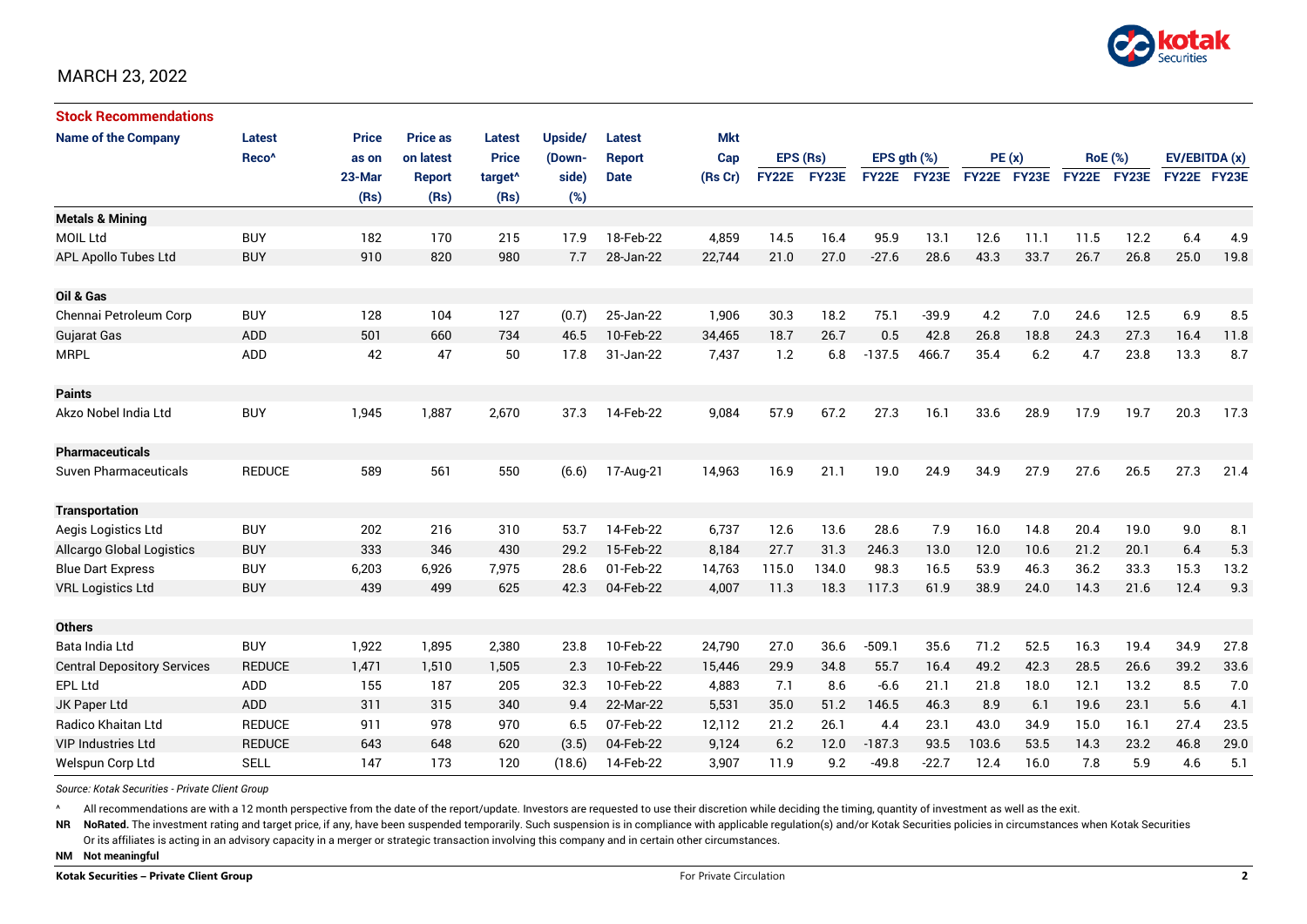

# **RATING SCALE (PRIVATE CLIENT GROUP)**

#### **Definitions of ratings**

| <b>BUY</b>       |   | - We expect the stock to deliver more than 15% returns over the next 12 months                                                                                                                                                                                                                                                                                                                                                     |
|------------------|---|------------------------------------------------------------------------------------------------------------------------------------------------------------------------------------------------------------------------------------------------------------------------------------------------------------------------------------------------------------------------------------------------------------------------------------|
| <b>ADD</b>       |   | - We expect the stock to deliver 5% - 15% returns over the next 12 months                                                                                                                                                                                                                                                                                                                                                          |
| <b>REDUCE</b>    |   | - We expect the stock to deliver -5% - +5% returns over the next 12 months                                                                                                                                                                                                                                                                                                                                                         |
| <b>SELL</b>      |   | - We expect the stock to deliver $\lt$ -5% returns over the next 12 months                                                                                                                                                                                                                                                                                                                                                         |
| <b>NR</b>        |   | - Not Rated. Kotak Securities is not assigning any rating or price target to the stock.                                                                                                                                                                                                                                                                                                                                            |
|                  |   | The report has been prepared for information purposes only.                                                                                                                                                                                                                                                                                                                                                                        |
| <b>SUBSCRIBE</b> |   | $-$ We advise investor to subscribe to the IPO.                                                                                                                                                                                                                                                                                                                                                                                    |
| <b>RS</b>        |   | - Rating Suspended. Kotak Securities has suspended the investment rating and price target for this stock, either because there is not a sufficient fundamental basis for determining, or there<br>are legal, regulatory or policy constraints around publishing, an investment rating or target. The previous investment rating and price target, if any, are no longer in effect for this stock and<br>should not be relied upon. |
| <b>NA</b>        |   | $-$ Not Available or Not Applicable. The information is not available for display or is not applicable                                                                                                                                                                                                                                                                                                                             |
| <b>NM</b>        |   | - Not Meaningful. The information is not meaningful and is therefore excluded.                                                                                                                                                                                                                                                                                                                                                     |
| <b>NOTE</b>      | - | Our target prices are with a 12-month perspective. Returns stated in the rating scale are our internal benchmark.                                                                                                                                                                                                                                                                                                                  |

# **FUNDAMENTAL RESEARCH TEAM (PRIVATE CLIENT GROUP)**

| <b>Shrikant Chouhan</b>                                                                                | <b>Arun Agarwal</b>                                                                                             | <b>Amit Agarwal, CFA</b>            | <b>Hemali Dhame</b>          |
|--------------------------------------------------------------------------------------------------------|-----------------------------------------------------------------------------------------------------------------|-------------------------------------|------------------------------|
| <b>Head of Research</b>                                                                                | Auto & Auto Ancillary                                                                                           | <b>Transportation, Paints, FMCG</b> | <b>Banking &amp; Finance</b> |
| shrikant.chouhan@kotak.com                                                                             | arun.agarwal@kotak.com                                                                                          | agarwal.amit@kotak.com              | Hemali.Dhame@kotak.com       |
| +91 22 6218 5408                                                                                       | +91 22 6218 6443                                                                                                | +91 22 6218 6439                    | +91 22 6218 6433             |
| Jatin Damania                                                                                          | Purvi Shah                                                                                                      | <b>Rini Mehta</b>                   | K. Kathirvelu                |
| Metals & Mining, Midcap                                                                                | Pharmaceuticals                                                                                                 | <b>Research Associate</b>           | <b>Support Executive</b>     |
| jatin.damania@kotak.com                                                                                | purvi.shah@kotak.com                                                                                            | rini.mehta@kotak.com                | k.kathirvelu@kotak.com       |
| +91 22 6218 6440                                                                                       | +91 22 6218 6432                                                                                                | +91 80801 97299                     | +91 22 6218 6427             |
| <b>Sumit Pokharna</b><br>Oil and Gas, Information Tech<br>sumit.pokharna@kotak.com<br>+91 22 6218 6438 | Pankaj Kumar<br><b>Construction, Capital Goods &amp; Midcaps</b><br>pankajr.kumar@kotak.com<br>+91 22 6218 6434 |                                     |                              |

#### **TECHNICAL RESEARCH TEAM (PRIVATE CLIENT GROUP)**

| <b>Shrikant Chouhan</b>    | <b>Amol Athawale</b>    |  |
|----------------------------|-------------------------|--|
| shrikant.chouhan@kotak.com | amol.athawale@kotak.com |  |
| +91 22 6218 5408           | +91 20 6620 3350        |  |
|                            |                         |  |

**Sayed Haider** Research Associate [sayed.haider@kotak.com](mailto:sayed.haider@kotak.com) +91 22 62185498

#### **DERIVATIVES RESEARCH TEAM (PRIVATE CLIENT GROUP)**

+91 22 6218 5497 +91 33 6615 6273

**Sahaj Agrawal Prashanth Lalu Prasenjit Biswas, CMT, CFTe** [sahaj.agrawal@kotak.com](mailto:sahaj.agrawal@kotak.com) [prashanth.lalu@kotak.com](mailto:prashanth.lalu@kotak.com) [prasenjit.biswas@kotak.com](mailto:prasenjit.biswas@kotak.com)